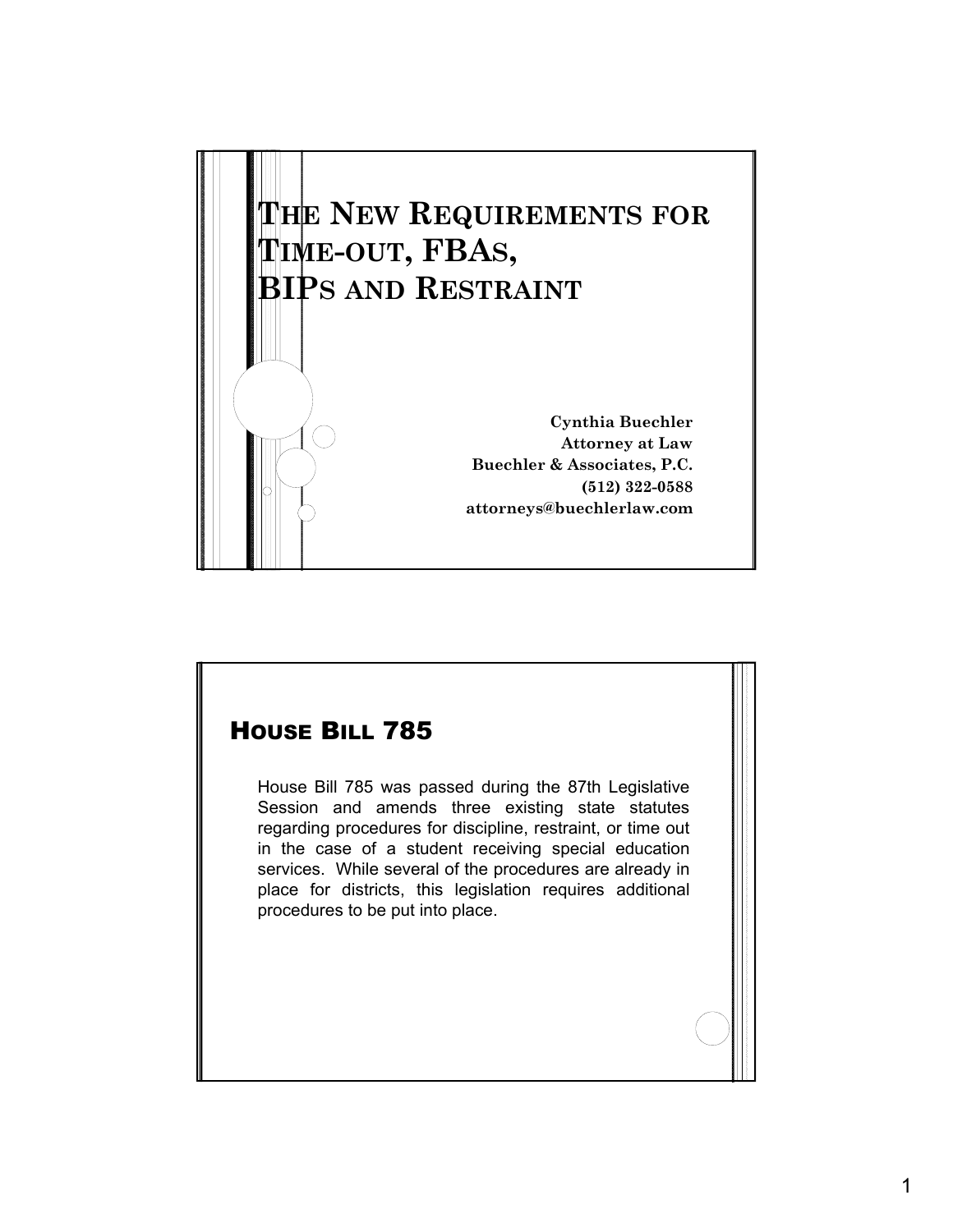# TEXAS EDUCATION CODE §29.005

The bill amends Texas Education Code §29.005 to require an annual review of a student's behavioral intervention plan (BIP). If a student's IEP includes a BIP, it must be reviewed by the ARD annually. The review must be occur more frequently if certain circumstances have occurred.

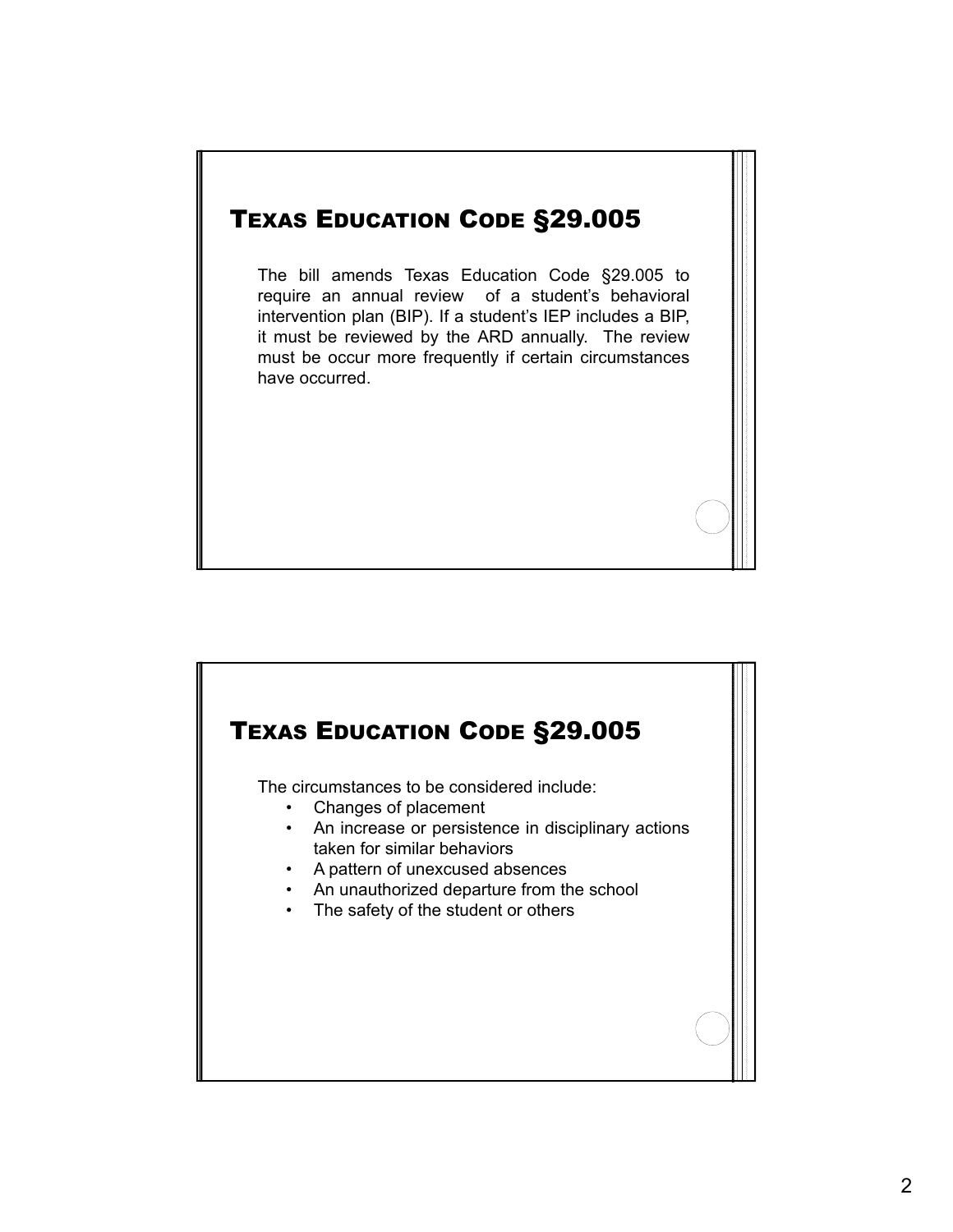## TEXAS EDUCATION CODE §37.004

SB 785 also amended Texas Education Code §37.004, regarding disciplinary placement of a student with a disability who receives special education services. Under the new law, if a district takes disciplinary action that constitutes a change of placement for a student with a disability (a removal of 10 or more days), the district shall, no later than 10 school days after the change in placement is made:

- 1. Seek consent from the parent to conduct a functional behavioral assessment (FBA) if the student has never had an FBA or the existing FBA is more than one year old.
- 2. Review any previous FBAs and/or BIPs.
- 3. Develop a BIP or revise the existing one, as necessary.

# WHAT IS A FUNCTIONAL BEHAVIORAL ASSESSMENT (FBA)?

An FBA is a process that identifies specific target behavior, the function of the behavior, and what factors maintain the behavior that is interfering with the student's educational progress.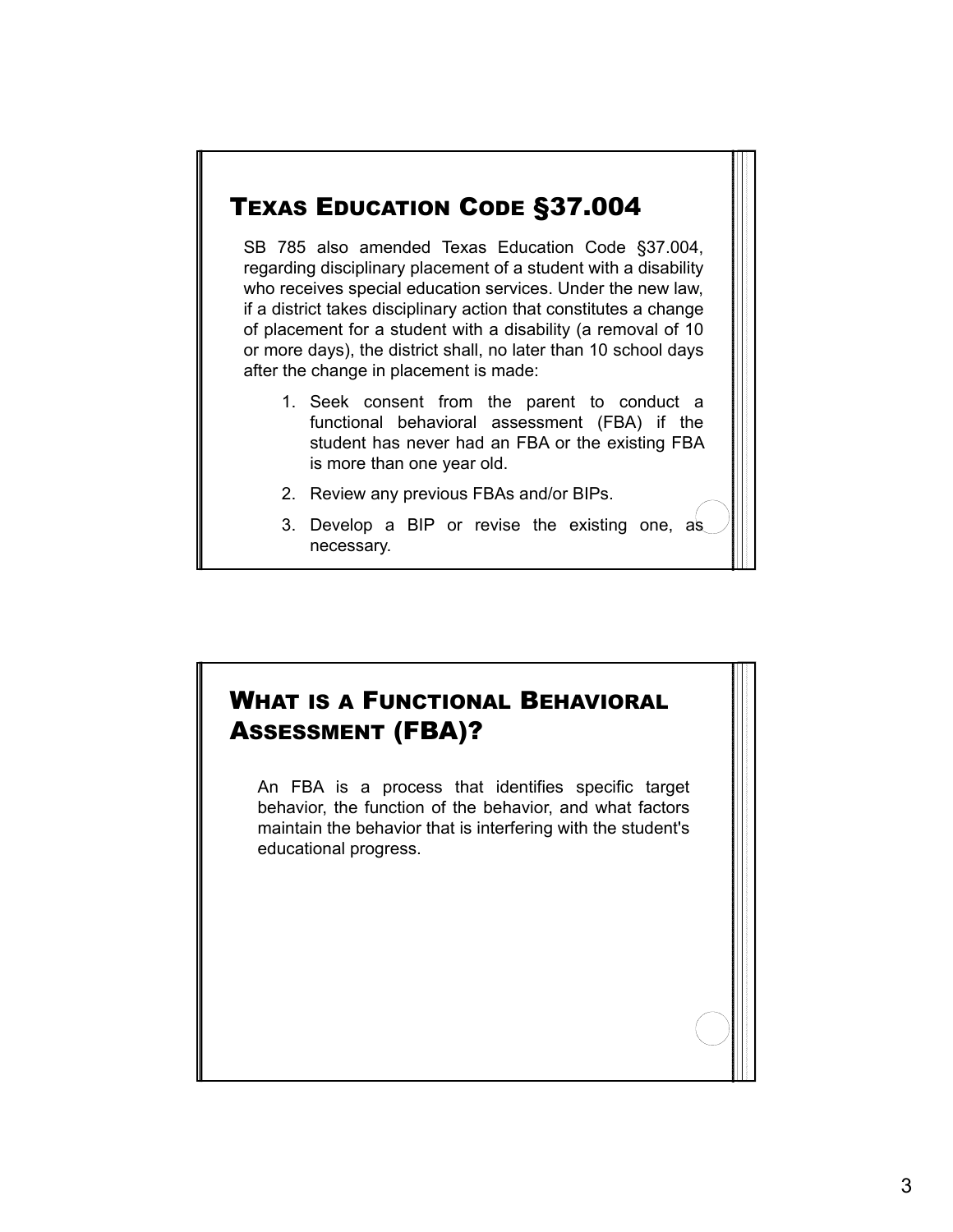## WHAT ARE THE FUNCTIONS OF BEHAVIOR?

**All behavior tells you something. The four primary functions of behavior are the following:** 

- **Sensory:** The student behaves in a specific way because it feels pleasing to them.
- **Attention Seeking:** The student behaves to get attention from others.
- **Escape:** The student behaves in a manner to get out of doing something the student does not want to do.
- **Tangibles:** The student behaves in order to get a preferred item or participate in an enjoyable activity.

#### WHEN SHOULD AN FBA BE COMPLETED?

Most student behavior can be addressed through the regular classroom management procedures. However, when a student's behavior persists, even when using the classroom behavior management strategies, then the committee should consider an FBA. FBAs are conducted when the student's behavior is impeding the student's ability to access instruction.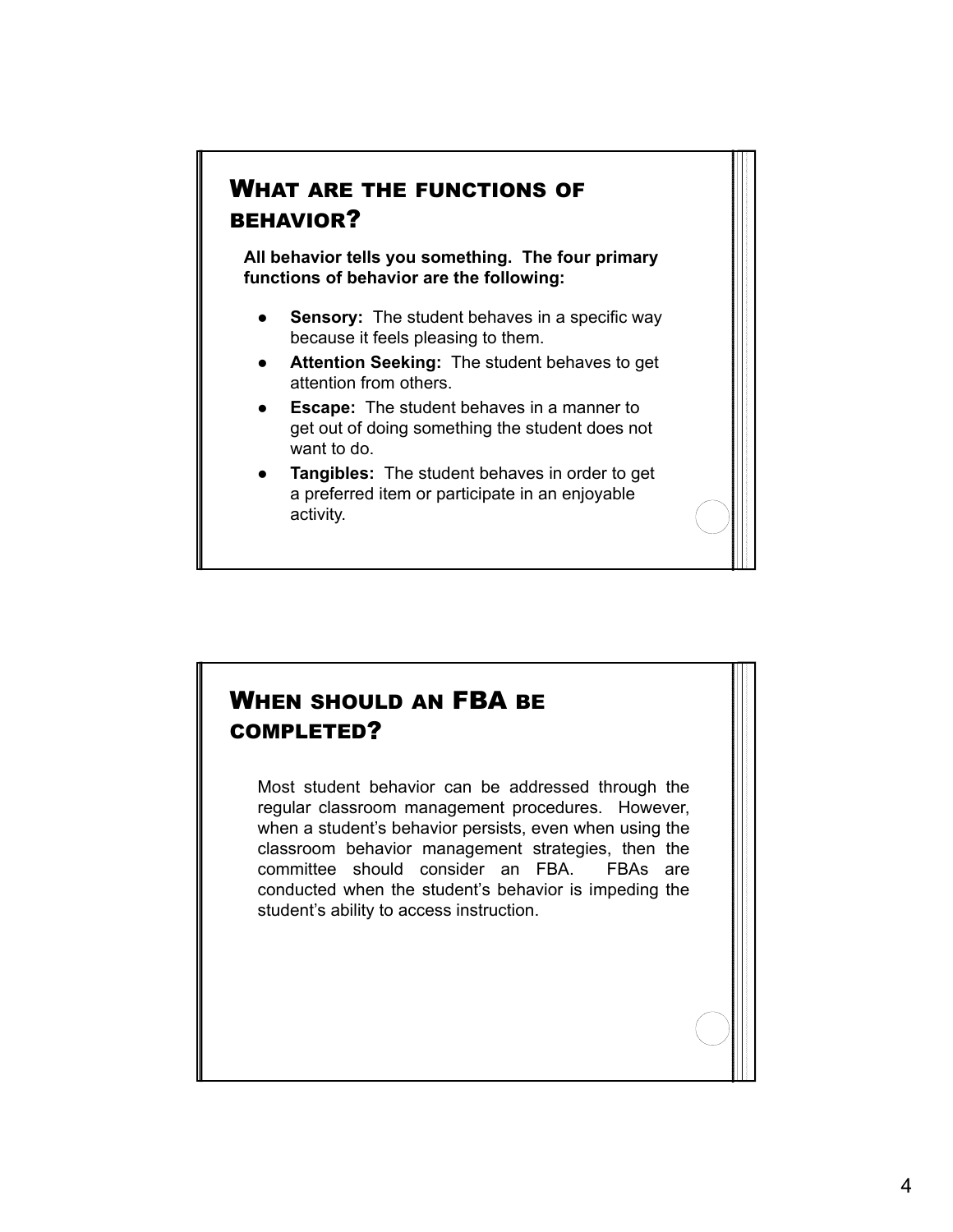# WHO CONDUCTS THE FBA?

The FBA is conducted by a professional that has expertise in behavior.

#### DOES AN FBA NEED TO BE CONDUCTED BY A BCBA?

No. The FBA needs to be conducted by someone that has experience working with behavior and determining the function of behavior. While a BCBA is capable of conducting an FBA, so are many other professionals, including teachers who are experienced working with students that exhibit behavior problems.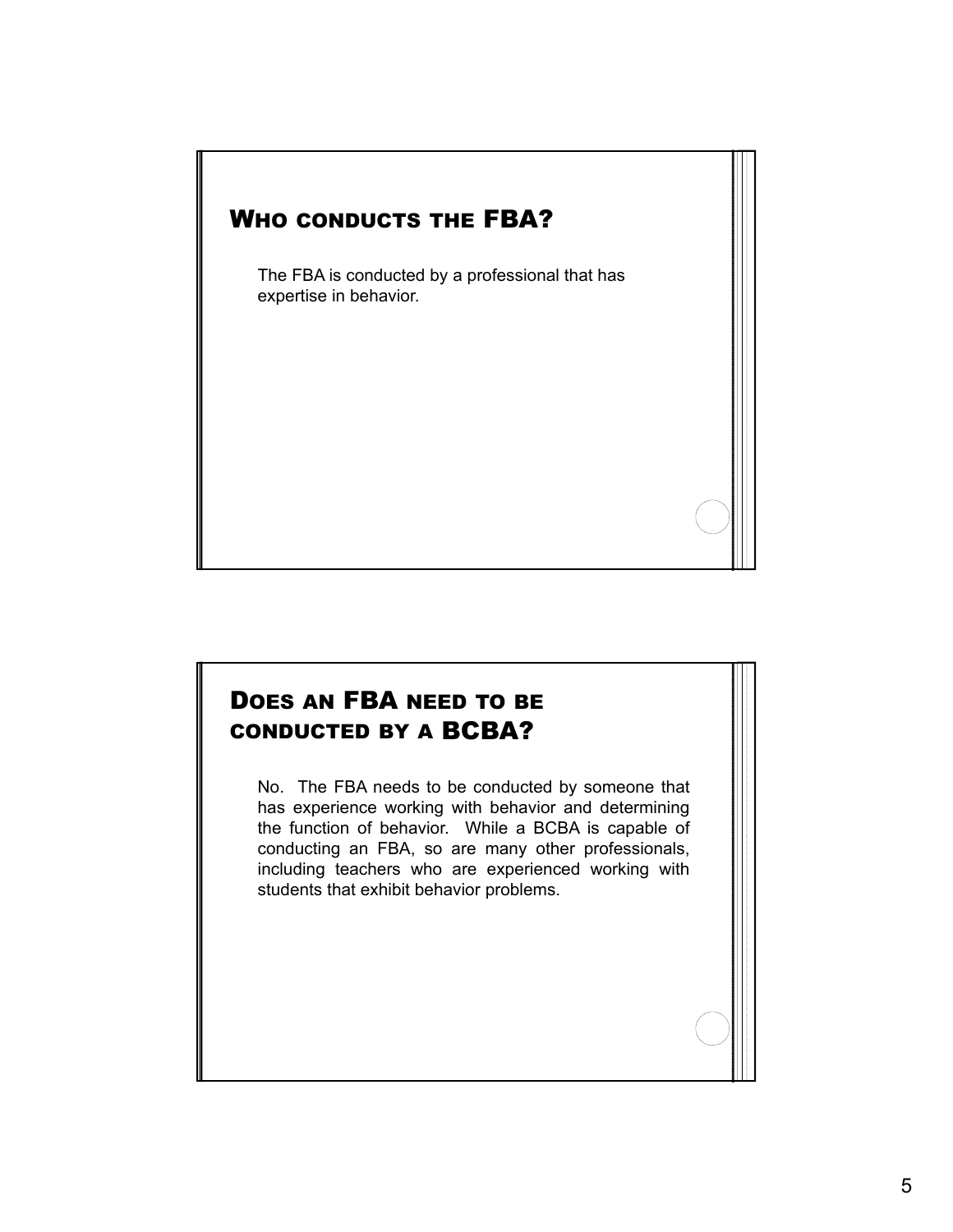### IS CONSENT REQUIRED BEFORE AN FBA CAN BE COMPLETED?

Yes. Anytime a student is assessed different from the general population, written consent must be received.

#### WHAT SHOULD BE DONE IF THE PARENT DOES NOT GIVE CONSENT FOR AN FBA?

The school still has an obligation to address the behavior. While the school cannot conduct an FBA, the staff can analyze the data that exists regarding the student's behavior and draft a BIP. Note in the deliberations that the parent refused to give consent.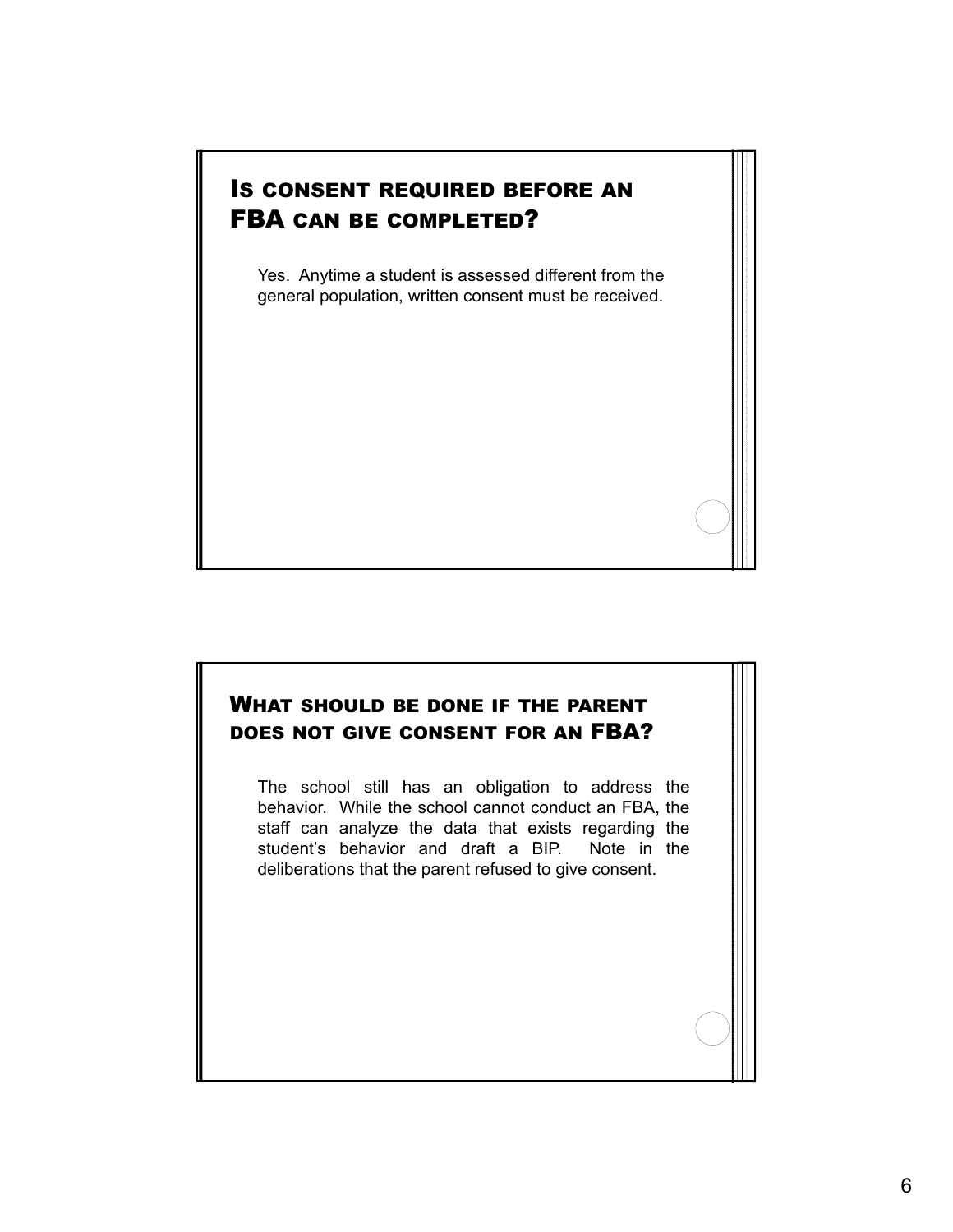#### SHOULD PARENT INFORMATION BE OBTAINED AS PART OF THE FBA?

It is helpful to get as much information from a variety of sources as to the student's behavior. A parent is a good source for how the student is behaving when the student is out of school.

#### WHAT IF THE PARENT INFORMATION REQUESTED BY THE SCHOOL IS NOT RETURNED?

If the parent has not returned the parent information after repeated attempts, note the efforts made to get the information and indicate that it does not affect the results of the assessment.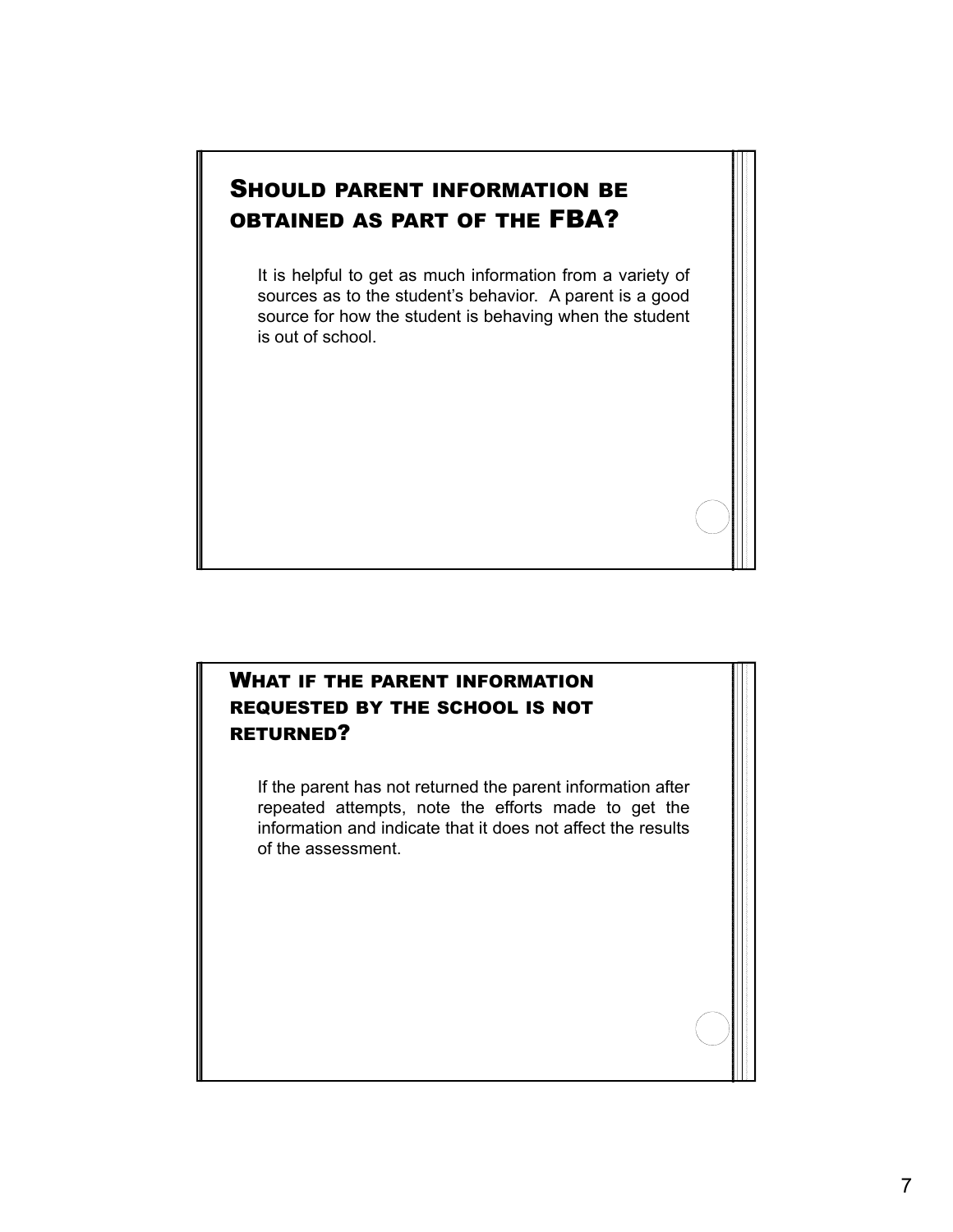## CAN THE FBA BE CONDUCTED AT THE ARD MEETING?

No. A "drive by" FBA is not effective in determining what is the function of the behavior.

#### WHAT KIND OF INFORMATION IS COLLECTED AS PART OF THE FBA?

The FBA collects data on the "ABC"s of behavior; Antecedent, Behavior and Consequence. The evaluator analyzes what happened prior to the behavior, what behavior occurred and what was the consequence of the behavior. An FBA collects data to determine the possible function of problem behaviors and to identify strategies to address the behaviors. A person who is completing an FBA may use different methods and strategies, such as interviews with the child and his or her parents, observing the child in different environments, gathering information from teachers, parents, and other professionals and reviewing records.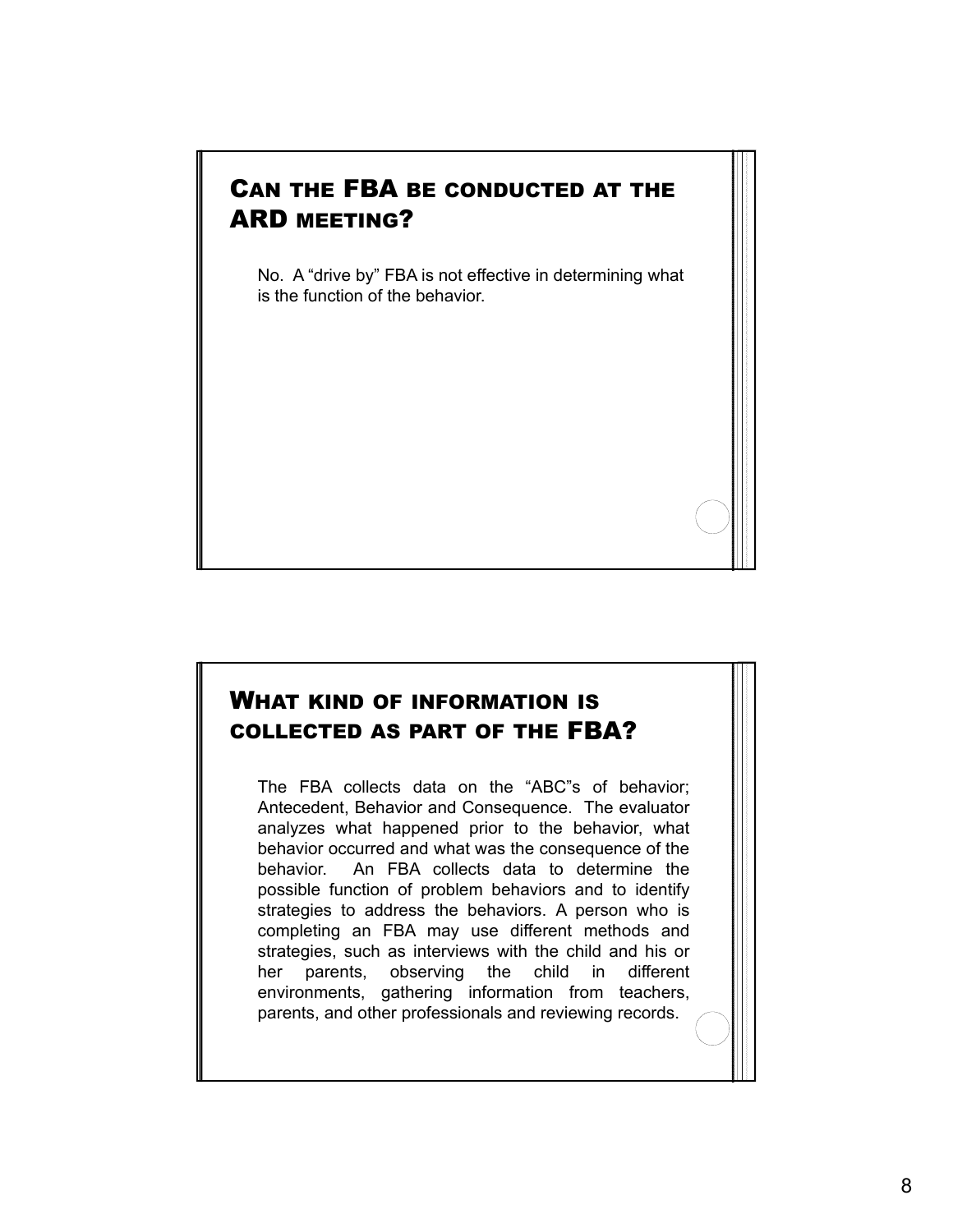#### WHAT IS THE PURPOSE OF A BEHAVIOR INTERVENTION PLAN (BIP)?

A BIP is used to address behavior that is interfering with the learning of the student or others. A BIP is considered when the classroom management strategies or behavioral accommodations are insufficient to address the behavior.

#### WHAT DOES AN EFFECTIVE BIP NEED TO INCLUDE?

The BIP contains the strategies that should be used to teach replacement behaviors. The BIP describes the problem behavior, the reasons the behavior occurs and the intervention strategies that will address the behavior. A BIP includes positive behavioral interventions, strategies and supports. Behavior Intervention Plans are developed based upon the determination of what is the purpose of the behavior and teaching an alternative behavior that meets the student's need in a more acceptable way. This includes making instructional and environmental changes, providing reinforcement, reactive strategies and effective communication.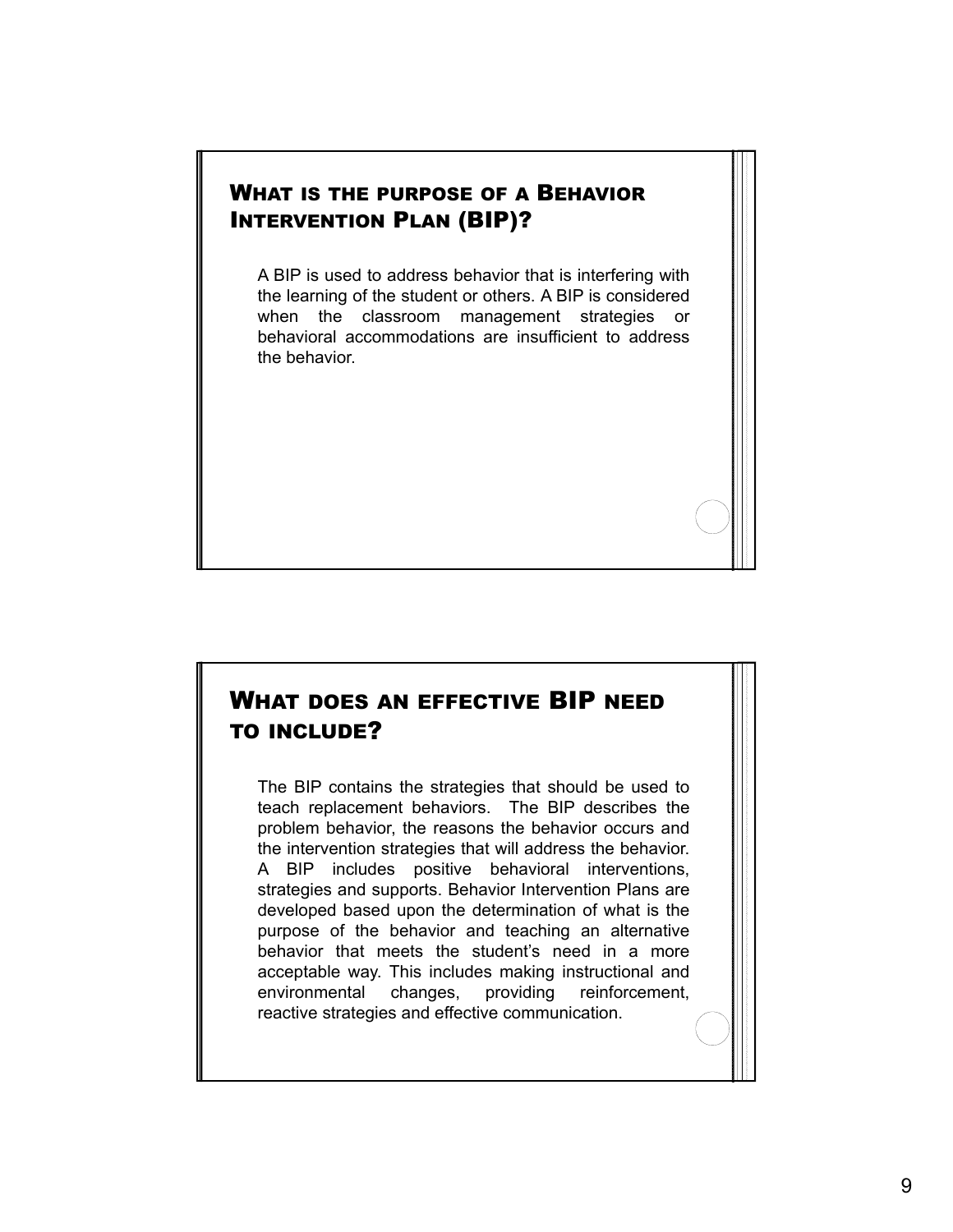#### HOW LONG DOES IT TAKE TO SHAPE BEHAVIOR?

How long it will take to shape behavior is very individualistic and impacted by the individual's motivation to change a behavior. A study by the University College of London showed on average that it takes 66 days to change a behavior with individual times varying greatly.

#### HOW IMPORTANT IS THE IMPLEMENTATION OF THE BIP?

In order for a BIP to be effective, it must be consistently implemented. Consequently, the staff charged with implementing the BIP should be trained on the BIP to ensure that they know the importance of being consistent.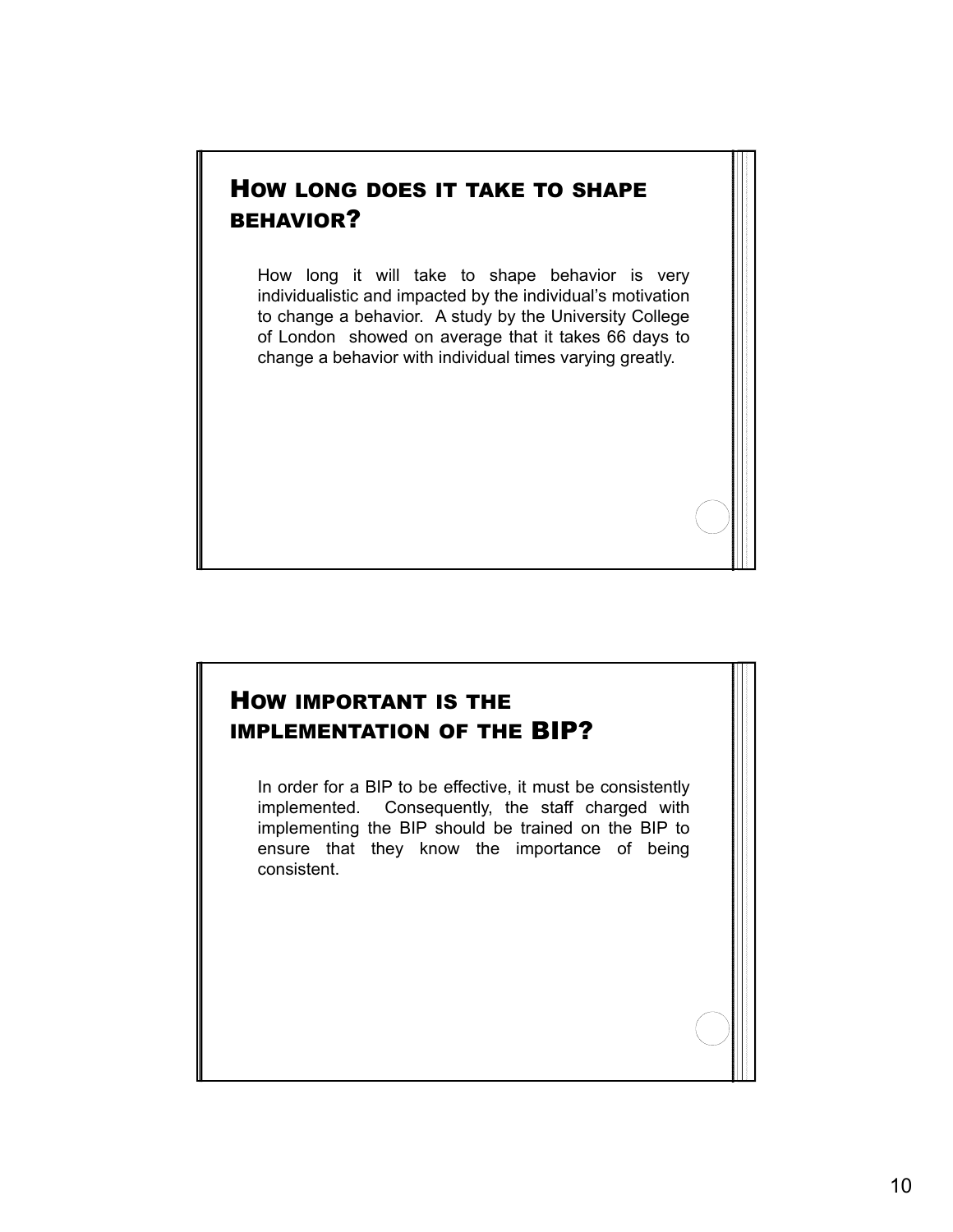#### DOES THE BIP TAKE THE PLACE OF THE STUDENT CODE OF CONDUCT?

In most cases, the answer is no. The BIP is normally a supplement to the student code of conduct. When the student code of conduct and the BIP conflict, the BIP overrides the student code of conduct.

#### IF THE STUDENT HAS A BIP AND ENGAGES IN CRIMINAL CONDUCT, IS THE SCHOOL PRECLUDED FROM CALLING THE POLICE?

No. Even if a student has a BIP, it does not preclude the police from being called when the student engages in criminal activity.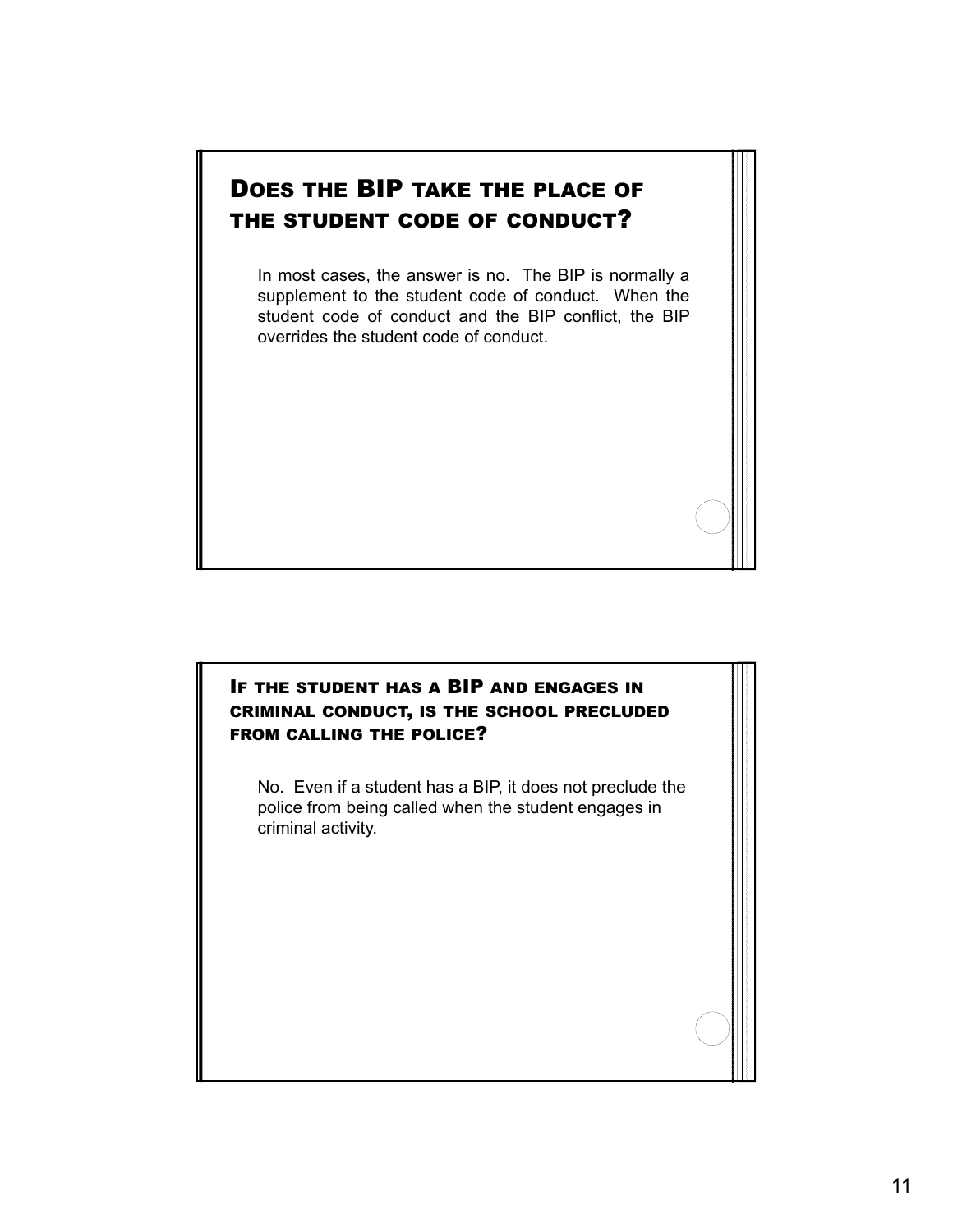#### WHAT TYPES OF STRATEGIES SHOULD BE CONTAINED IN THE BIP?

The first step for creating an effective BIP is to identify an appropriate replacement behavior for the undesired behavior that will serve the same function for the student. If the replacement behavior requires too much effort or does not result in the same desired outcome with the same level of dependability, the student may not be motivated to make any behavioral change.

#### WHAT TYPES OF STRATEGIES SHOULD BE CONTAINED IN THE BIP?

The systematic use of reinforcement is the most powerful tool in strengthening or teaching new behavior. A key to the effectiveness of any reinforcement strategy as part of a BIP is to identify what is potentially reinforcing for the student, but also how much it is provided. Reinforcers must be individualized and age appropriate for the student.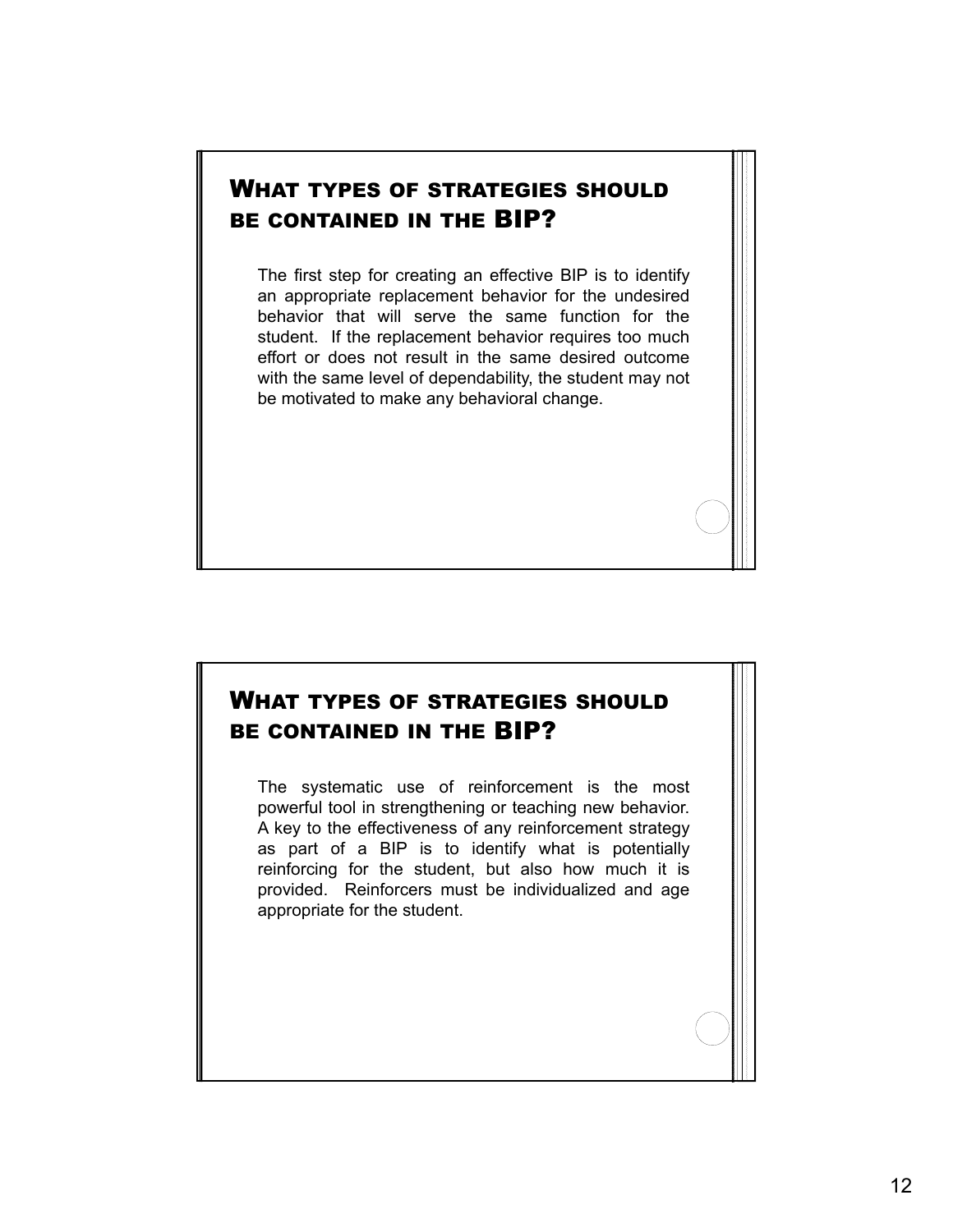#### WHO IS RESPONSIBLE FOR IMPLEMENTING A BIP?

The staff that will be working with the student should be trained on the BIP and be responsible for ensuring that it is implemented with fidelity.

### TEXAS EDUCATION CODE §37.0021

This bill also amends Texas Education Code Section 37.002. Under existing law, verbal or written notice needs to be provided to the parent on the date that the restraint occurs and written parental notice is required within 24 hours of the restraint.

This bill requires the notice to include whether the student's BIP should be revised and information on how to request a BIP.

For a student with a BIP, this bill requires documentation of each use of time out prompted by a behavior specified in the student's plan, including a description of the behavior that prompted the time out.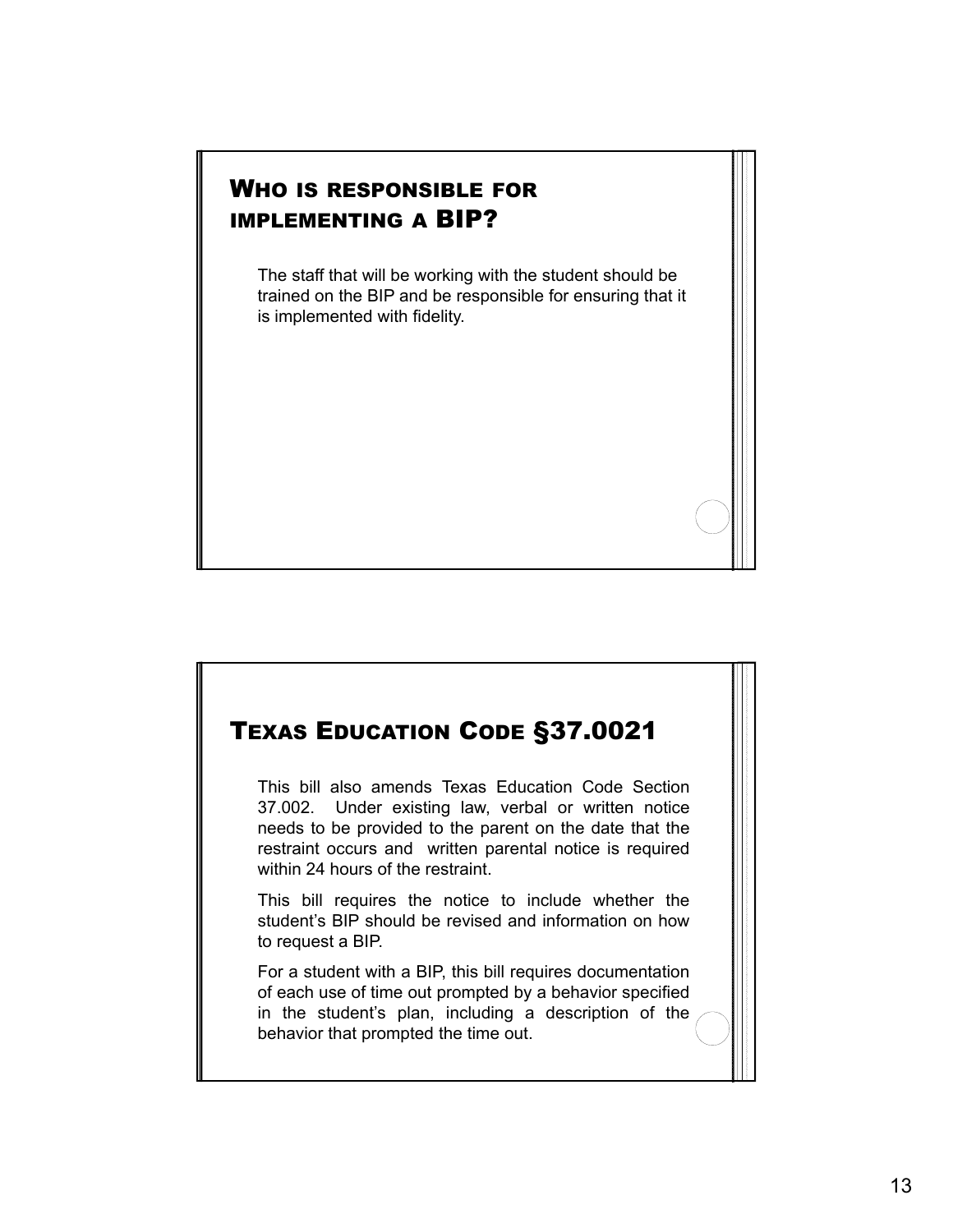## USE OF RESTRAINTS

- Texas law applies to special education students.
- "Restraint" means the use of physical force or a mechanical device to significantly restrict the free movement of all or a portion of a student's body.
- Restraint can be used when the child's behavior poses a threat of imminent and serious physical harm to the child or others, or property destruction.

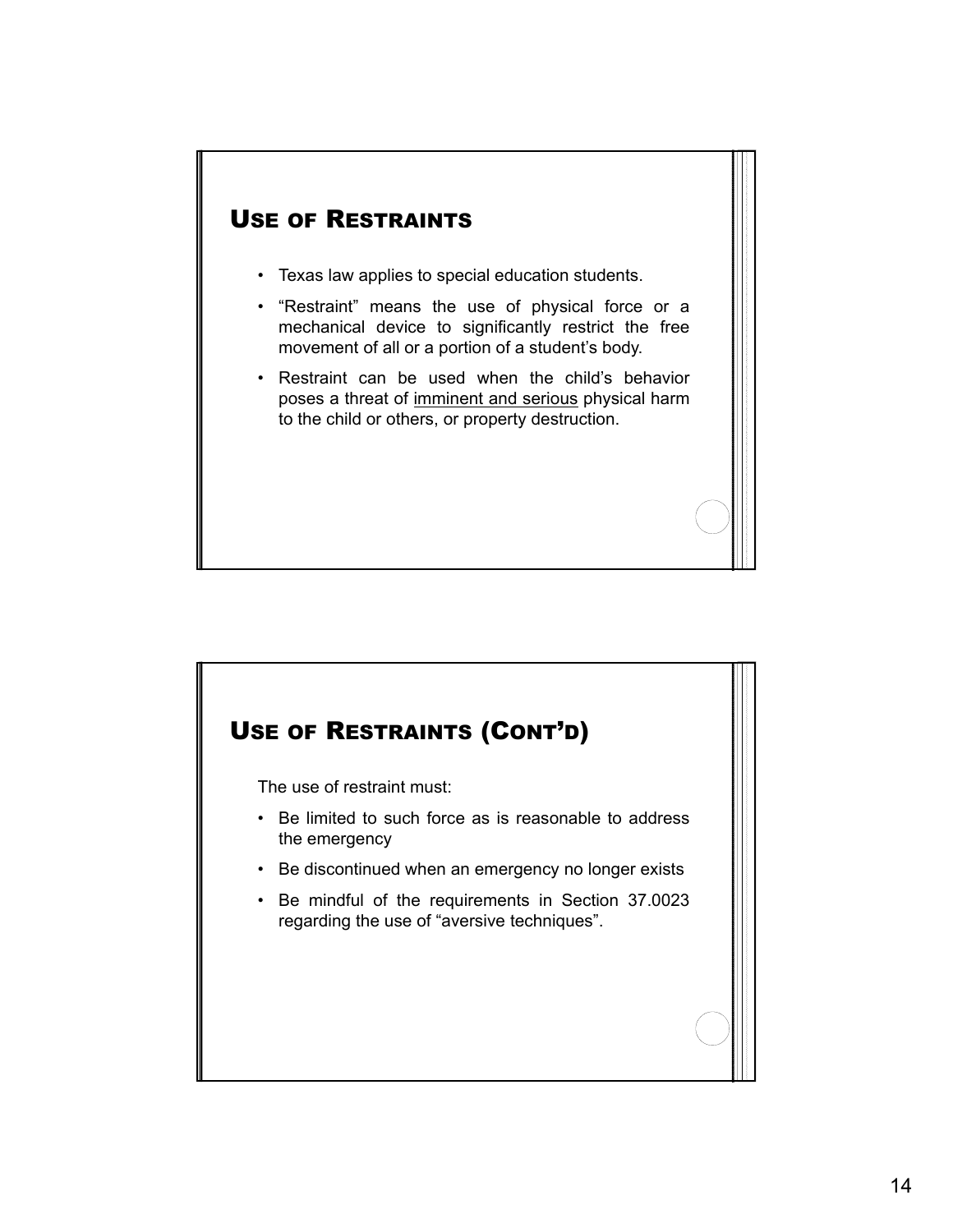# SPECIAL NEEDS STUDENTS AND ELOPEMENT

Limited physical contact with the child to promote safety, prevent a potentially harmful action, teach a skill, or to provide comfort does not constitute a restraint.

Likewise, seat belts and other safety equipment used to secure children during transportation are not considered restraints.

#### RESTRAINT PROCEDURAL ISSUES

- Written notice must state date and length of restraint
- Notice must provide a description of the activity the child was engaged in immediately before the restraint, and the behavior that prompted the restraint
- The notice must also describe the efforts made to deescalate the situation and alternatives to restraint that were attempted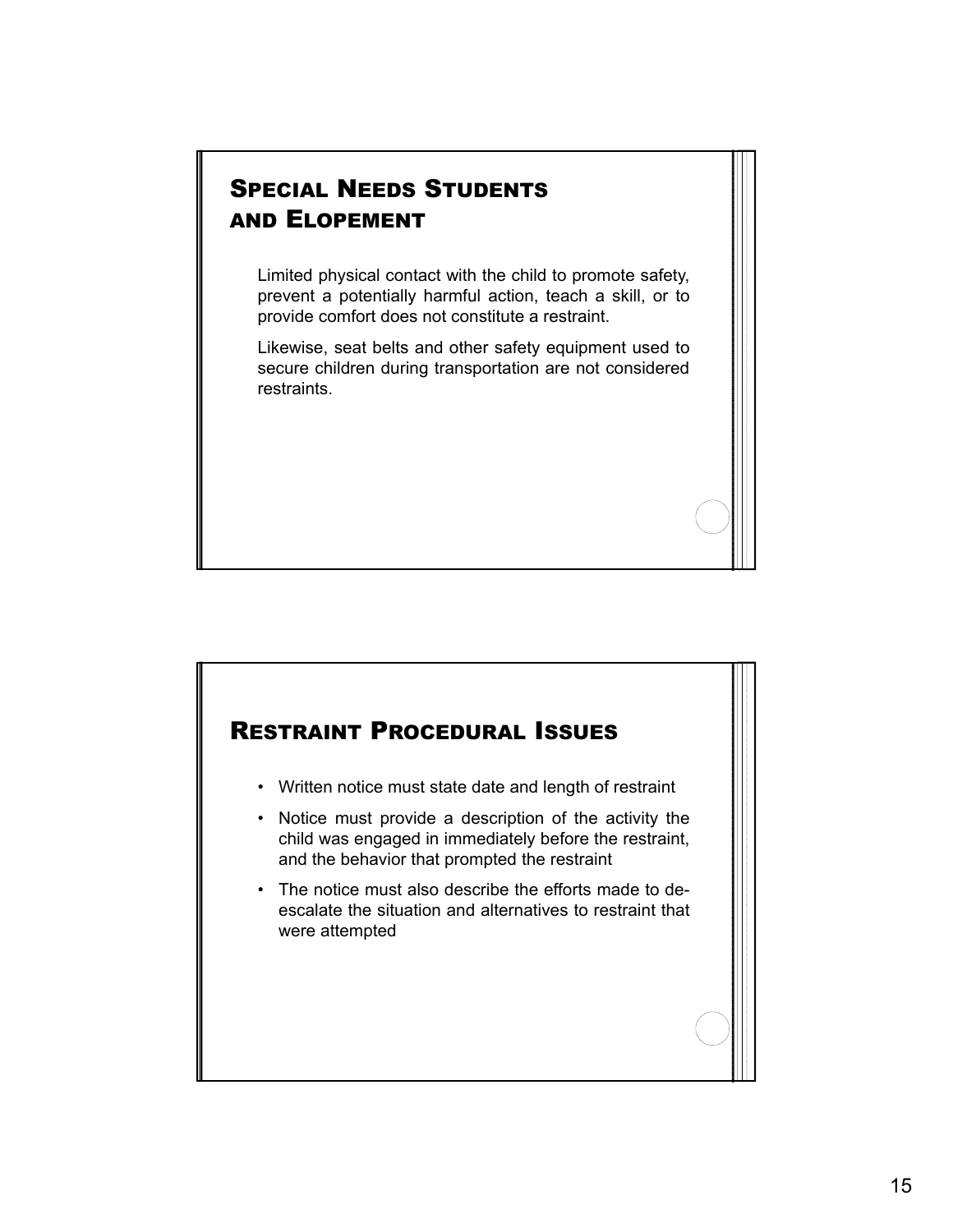## TRAINING AND POLICE OFFICER USE OF RESTRAINT

A core team of personnel must be trained, including a campus administrator or designee and any general or special education personnel likely to use restraint. The training must include instruction in current professionally accepted practices and standards regarding behavior management and the use of restraint.

Restraint laws apply to peace officers employed or commissioned by the district or who provide a police presence as a resource officer through an MOU.

#### USE OF TIME-OUT

- Used for a student to regain self-control
- The student is separated from other students for a limited period in a setting that is not locked and from which the exit is not physically blocked by furniture, a closed door held shut from the outside, or another inanimate object
- The room must be at least 50 square feet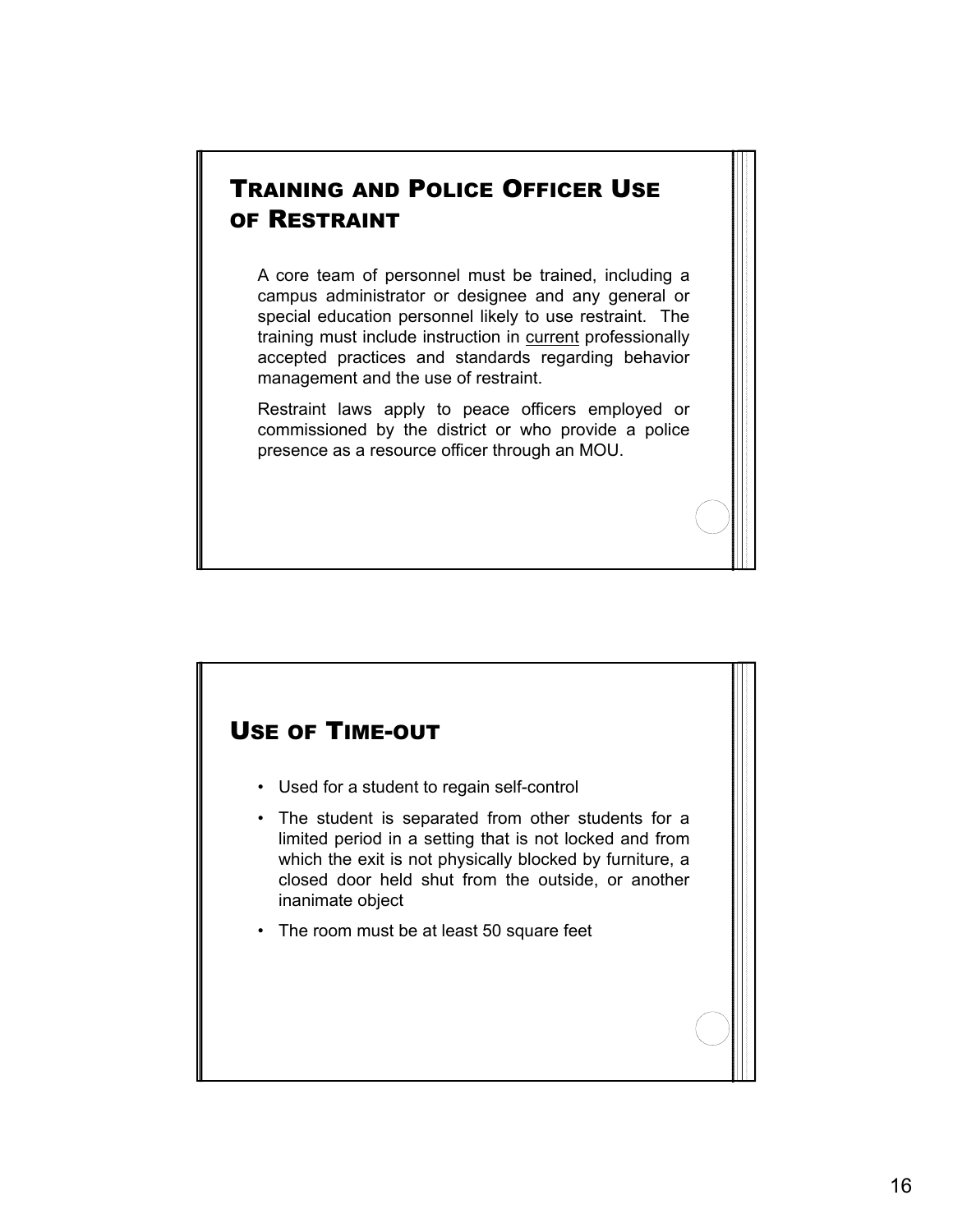### SPRING BRANCH ISD V. O.W. (5TH CIR. 2019)

Recent Fifth Circuit case addressing time-out and restraint in special education.

#### **FACTS:**

- O.W. was in fifth grade and eventually was determined to qualify as ED.
- When he engaged in inappropriate behavior, the student was directed to a desk in the classroom for 5 or 10 minute intervals.
- During those times, the student could engage in replacement behaviors, such as drawing.
- The student was placed in the desk for the 5 or 10 minute intervals during 16 of his 40 days on the campus.

#### SPRING BRANCH ISD V. O.W. (5TH CIR. 2019)

#### **ADDITIONAL FACTS AND ARGUMENTS:**

- Texas law allows time-outs in conjunction with positive behavioral supports.
- The parties agreed that time-out was not included as part of the student's IEP or BIP.
- The parties also agreed that the methods were used on a recurrent basis.
- The district argued that the methods were not timeouts since the desk was in the classroom, the student was not separated from the other students, and he was given an opportunity to do "preferred" activities.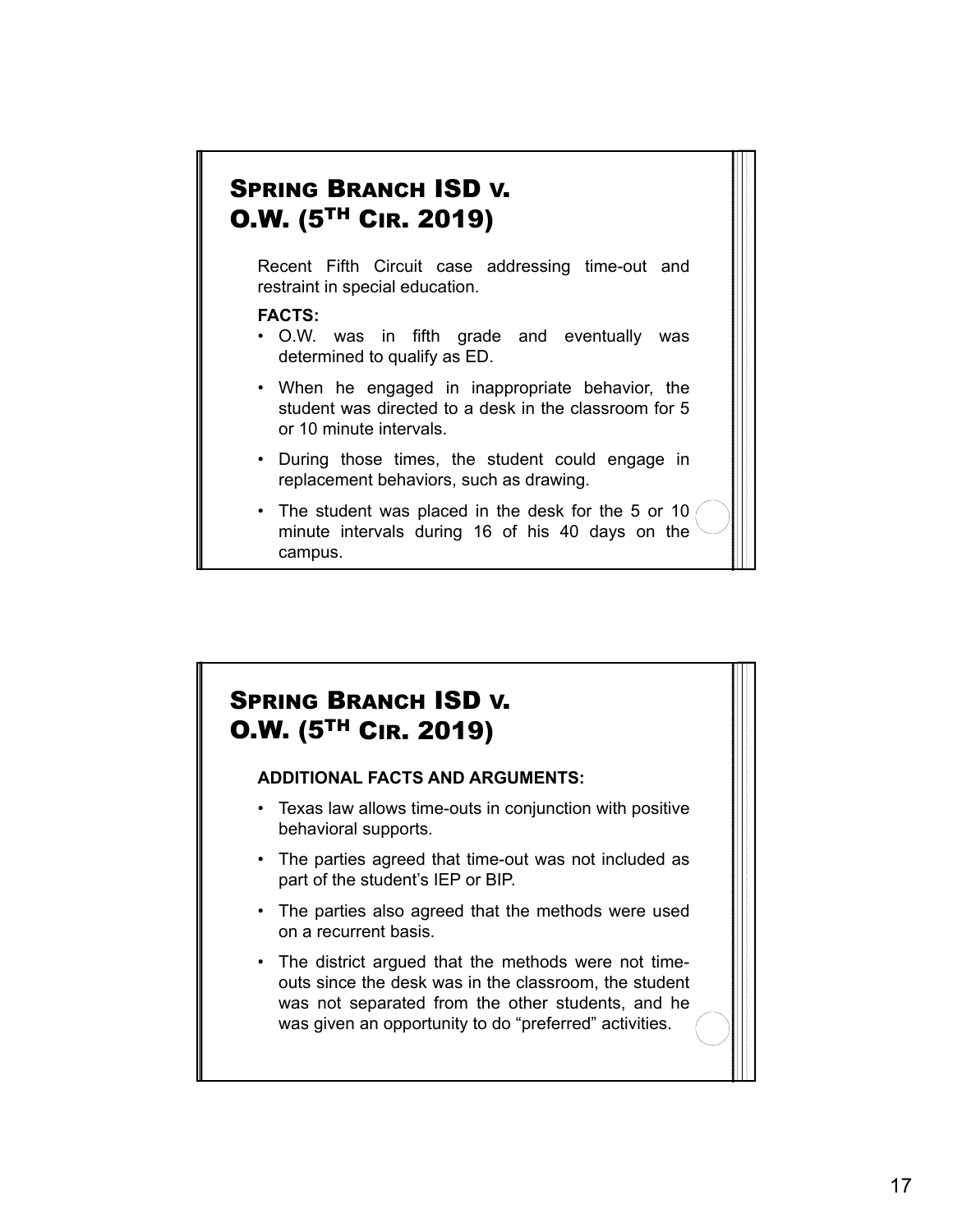## SPRING BRANCH ISD V. O.W. (5TH CIR. 2019)

#### **COURT'S DETERMINATIONS REGARDING TIME-OUT:**

- If utilized on a recurring basis under Texas law, timeout must be included in the IEP or BIP.
- The court focused on the student's separation from the other students, even for a limited period of time.
- The court determined that is was irrelevant whether the time-out was in the same classroom or the student could pursue preferred activities.
- "An IEP or BIP which does not authorize the recurrent use of time outs effectively prohibits such use."

### SPRING BRANCH ISD V. O.W. (5TH CIR. 2019)

#### **COURT'S DETERMINATIONS REGARDING THE USE OF RESTRAINTS:**

During his time at the campus, O.W. was restrained a total of 8 times. The court determined that under Texas law, physical restraints are specifically authorized only in "emergency" situations. The court further stated that "[u]nlike the use of time-outs, the law contains no provision requiring that the use of physical restraints be expressly authorized by a student's IEP."